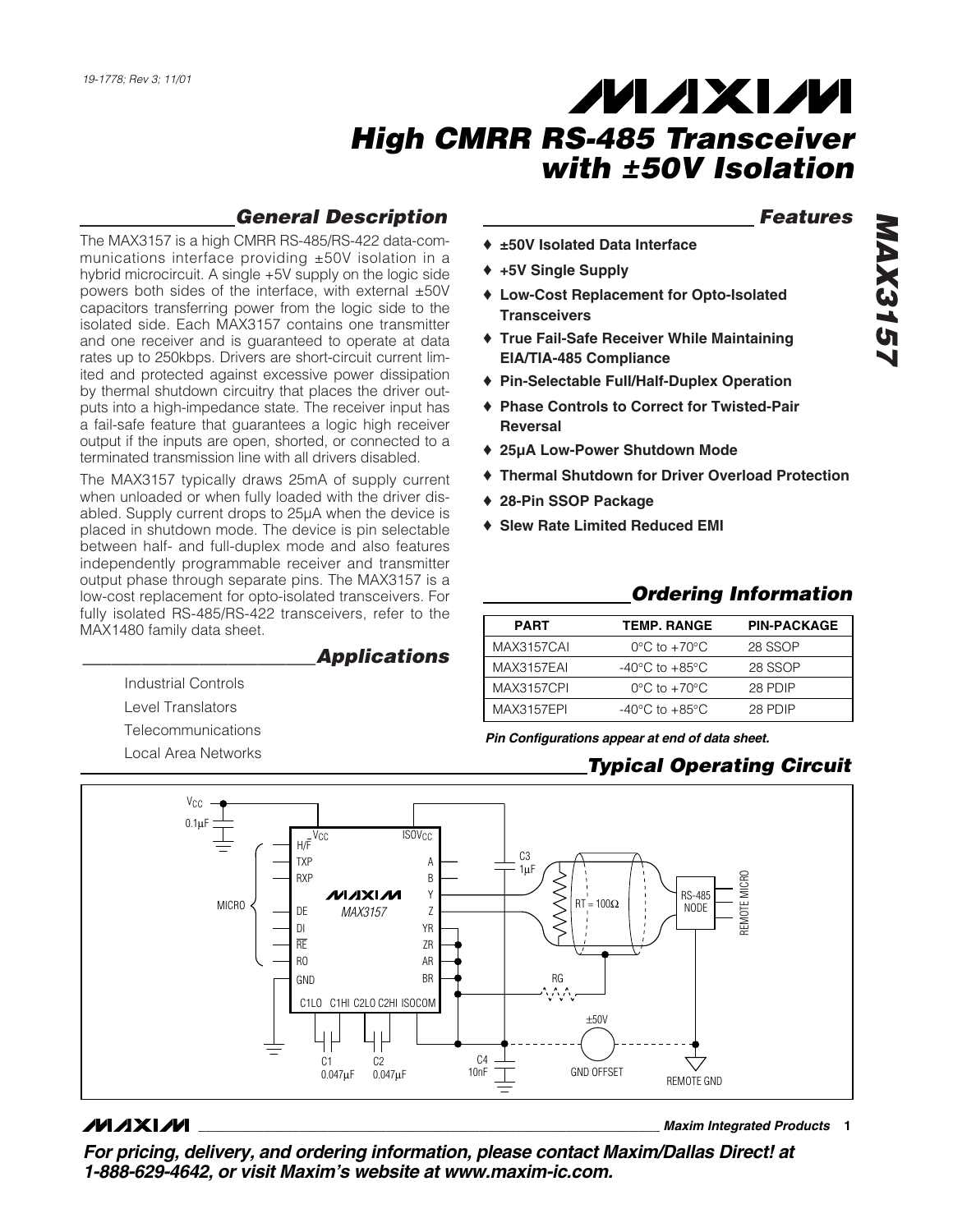## **ABSOLUTE MAXIMUM RATINGS**

All voltages referenced to GND unless otherwise noted.

| Isolated Supply ISOVCC Relative to Cable Ground            |
|------------------------------------------------------------|
|                                                            |
| Digital Input, Output Voltage                              |
|                                                            |
| Digital Inputs (H/F) Relative to Cable Ground              |
|                                                            |
| Driver Output Voltage (Y, Z), Relative to Cable Ground     |
|                                                            |
| Receiver Input Voltage (A, B), Relative to Cable Ground    |
|                                                            |
| Termination Connections (YR, ZR, AR, BR) Relative to Cable |
|                                                            |
|                                                            |

| Charge-Pump Capacitance Low                          |  |
|------------------------------------------------------|--|
|                                                      |  |
| Charge-Pump Capacitance High (C1HI, C2HI) Relative   |  |
| to Cable Ground (ISOCOM) -0.3V to (ISOVCC + $0.3V$ ) |  |
| <b>Continuous Power Dissipation</b>                  |  |
| 28-Pin SSOP (derate 10.8mW/°C above +70°C) 860mW     |  |
| 28-Pin PDIP (derate 14.3mW/°C above +70°C)1143mW     |  |
| Operating Temperature Ranges                         |  |
|                                                      |  |
|                                                      |  |
|                                                      |  |
| Storage Temperature Range -65°C to +160°C            |  |
| Lead Temperature (soldering, 10s) +300°C             |  |
|                                                      |  |

**MAXIM** 

*Stresses beyond those listed under "Absolute Maximum Ratings" may cause permanent damage to the device. These are stress ratings only, and functional operation of the device at these or any other conditions beyond those indicated in the operational sections of the specifications is not implied. Exposure to absolute maximum rating conditions for extended periods may affect device reliability.*

# **ELECTRICAL CHARACTERISTICS**

(V<sub>CC</sub> = +5V ±5%, YR = ZR = AR = BR = ISOCOM, C1 = C2 = 0.047 $\mu$ F, C3 = C4 = 1 $\mu$ F, T<sub>A</sub> = T<sub>MIN</sub> to T<sub>MAX</sub>, unless otherwise noted. Typical values are at  $V_{CC}$  = +5V and  $T_A$  = +25°C.) (Note 1)

| <b>PARAMETER</b>                                                  | <b>SYMBOL</b>       | <b>CONDITIONS</b>                                                                                               | <b>MIN</b> | <b>TYP</b> | <b>MAX</b> | <b>UNITS</b> |
|-------------------------------------------------------------------|---------------------|-----------------------------------------------------------------------------------------------------------------|------------|------------|------------|--------------|
| <b>DRIVER</b>                                                     |                     |                                                                                                                 |            |            |            |              |
| Differential Driver Output.<br>No Load                            | VOD1                | Figure 1, R = $10M\Omega$                                                                                       |            |            | 6          | $\vee$       |
| Differential Driver Output,                                       | V <sub>OD2</sub>    | Figure 1, R = $50\Omega$ (RS-422)                                                                               | 2.0        |            |            | $\vee$       |
| Loaded                                                            |                     | Figure 1, R = $27Ω$ (RS-485)                                                                                    | 1.5        |            |            |              |
| Change in Magnitude of<br>Differential Output Voltage<br>(Note 2) | $\Delta V$ OD       | Figure 1, R = $50\Omega$ or R = $27\Omega$                                                                      |            |            | 0.2        | $\vee$       |
| Driver Common-Mode Voltage                                        | V <sub>OC</sub>     | Figure 1, R = $50\Omega$ or R = $27\Omega$ .<br>V <sub>OC</sub> relative to ISOCOM                              |            |            | 3.5        | $\vee$       |
| Change in Magnitude of<br>Common-Mode Voltage<br>(Note 2)         | $\Delta V_{\rm OC}$ | Figure 1, R = $50\Omega$ or R = $27\Omega$                                                                      |            |            | 0.2        | V            |
| Input High Voltage                                                | V <sub>IH</sub>     | DE, DI, RE, TXP, RXP, relative to GND,<br>H/F relative to ISOCOM                                                | 2.0        |            |            | $\vee$       |
| Input Low Voltage                                                 | $V_{\parallel}$     | DE, DI, RE, TXP, RXP, relative to GND,<br>H/F relative to ISOCOM                                                |            |            | 0.8        | $\vee$       |
| DI Input Hysteresis                                               | <b>VHYS</b>         |                                                                                                                 |            | 100        |            | mV           |
| Input Current                                                     | I <sub>IN1</sub>    | DE, DI, RE                                                                                                      |            |            | ±2         | μA           |
|                                                                   | $I_{IN2}$           | H/F, TXP, RXP internal pulldown                                                                                 | 10         |            | 40         |              |
|                                                                   | $I_{IN3}$           | $DE = GND$ , $V_{CC} = GND$ or 5.25V, $-7V \le (V_{IN} -$<br>$V_{\text{ISCOOM}}$ ) $\leq$ 12V, AR = BR = ISOCOM | $-5.0$     |            | 8.0        | mA           |
| Input Current (A and B)                                           |                     | $DE = GND$ , $V_{CC} = GND$ or 5.25V, $-7V \le (V_{IN} -$<br>$V_{ISOCOM}$ ) $\leq$ 12V, AR open, BR open        | $-0.58$    |            | 1.0        |              |

**2 \_\_\_\_\_\_\_\_\_\_\_\_\_\_\_\_\_\_\_\_\_\_\_\_\_\_\_\_\_\_\_\_\_\_\_\_\_\_\_\_\_\_\_\_\_\_\_\_\_\_\_\_\_\_\_\_\_\_\_\_\_\_\_\_\_\_\_\_\_\_\_\_\_\_\_\_\_\_\_\_\_\_\_\_\_\_\_**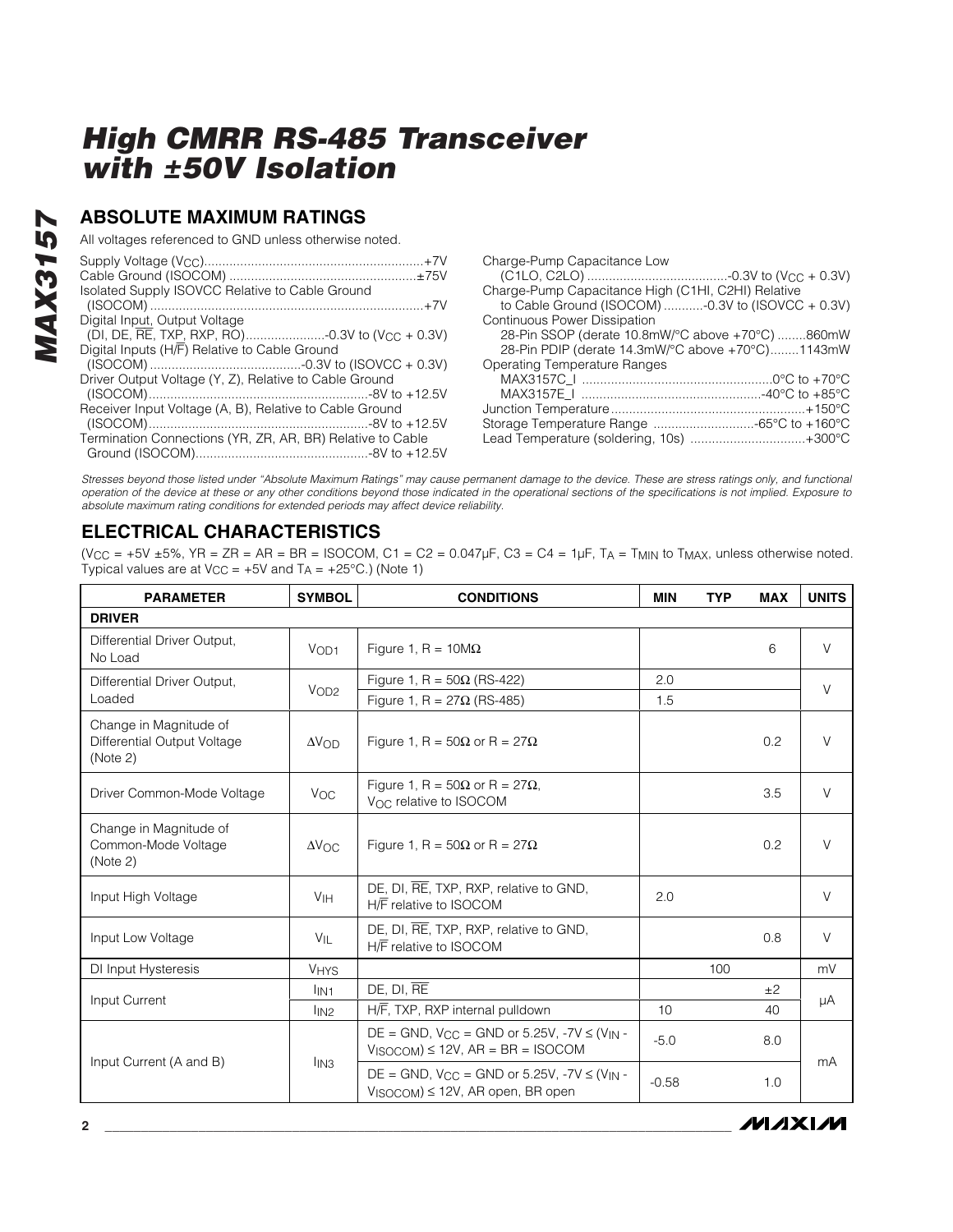# **ELECTRICAL CHARACTERISTICS (continued)**

(V<sub>CC</sub> = +5V ±5%, YR = ZR = AR = BR = ISOCOM, C1 = C2 =  $0.047\mu$ F, C3 = C4 =  $1\mu$ F, T<sub>A</sub> = T<sub>MIN</sub> to T<sub>MAX</sub>, unless otherwise noted. Typical values are at  $V_{CC} = +5V$  and  $T_A = +25°C$ .) (Note 1)

| <b>PARAMETER</b>                           | <b>SYMBOL</b>         | <b>CONDITIONS</b>                                                                                                         | <b>MIN</b>     | <b>TYP</b> | <b>MAX</b> | <b>UNITS</b> |
|--------------------------------------------|-----------------------|---------------------------------------------------------------------------------------------------------------------------|----------------|------------|------------|--------------|
| Output Leakage (Y and Z)                   |                       | $DE = GND$ , $V_{CC} = GND$ or 5.25V, -7V $\leq$ (V <sub>IN</sub> -<br>$V_{\text{ISCOOM}}$ ) $\leq$ 12V, YR = ZR = ISOCOM | $-5.0$         |            | 8.0        | mA           |
| <b>Full Duplex</b>                         | lo                    | $DE = GND$ , $V_{CC} = GND$ or 5.25V, $-7V \le (V_{IN} -$<br>$V_{ISOCOM}$ ) $\leq$ 12V, YR open, ZR open                  | $-0.58$        |            | 1.0        |              |
| Driver Short-Circuit Output                | $I$ <sub>OSD1</sub>   | $V_{ISOCOM}$ - $7V \leq V_{OUT} \leq V_{ISOVCC}$                                                                          | $-250$         |            |            |              |
| Current (Note 3)                           | los <sub>D2</sub>     | $V_{ISOCOM}$ - $7V \leq V_{OUT} \leq V_{ISOCOM}$ +12V                                                                     |                |            | 250        | mA           |
| <b>RECEIVER</b>                            |                       |                                                                                                                           |                |            |            |              |
| Receiver Differential Threshold<br>Voltage | <b>V<sub>TH</sub></b> | $-7V \leq V_{CM} - V_{ISOCOM} \leq 12V$                                                                                   | $-200$         | $-125$     | $-50$      | mV           |
| Receiver Input Hysteresis                  | $\Delta V$ TH         |                                                                                                                           |                | 25         |            | mV           |
| Receiver Output High Voltage               | <b>VOH</b>            | $I_O = -4mA$ , $V_{ID} = -50mV$                                                                                           | $V_{CC}$ - 1.5 |            |            | V            |
| Receiver Output Low Voltage                | VOL                   | $I_O = 4mA$ , $V_{ID} = -200mV$                                                                                           |                |            | 0.4        | $\vee$       |
| Three-State Output Current at<br>Receiver  | $I_{OZR}$             | $0.4V \leq V_O \leq 2.4V$                                                                                                 |                |            | ±1         | μA           |
| Receiver Input Resistance                  | R <sub>IN</sub>       | $-7V \leq V_{CM} - V_{ISOCOM} \leq 12V$ , AR = BR =<br><b>ISOCOM</b>                                                      | 1.5            |            |            | $k\Omega$    |
|                                            |                       | $-7V \leq V_{CM} - V_{ISOCOM} \leq 12V$ , AR open,<br>BR open                                                             | 12             |            |            |              |
| Receiver Output Short-Circuit<br>Current   | $I$ <sub>OSR</sub>    | $OV \leq V_{\text{RO}} \leq V_{\text{CC}}$                                                                                | ±7             |            | ±100       | mA           |
| <b>SUPPLY CURRENT</b>                      |                       |                                                                                                                           |                |            |            |              |
| <b>Supply Current</b>                      | $_{\rm{ICC}}$         | No load, $\overline{RE}$ = $DE$ = $DI$ = GND or V <sub>CC</sub>                                                           |                | 25         | 85         | mA           |
| Supply Current in Shutdown                 | <b>I</b> SHDN         | $DE = GND$ , $\overline{RE} = V_{CC}$ , $V_{ISOCOM} = GND$                                                                |                | 25         | 60         |              |
| Mode                                       |                       | $DE = GND$ , $\overline{RE} = V_{CC}$ , $V_{ISOCOM} = \pm 50V$                                                            |                |            | ±600       | μA           |
| Maximum Ground Differential                | $\Delta V$ GND        | $DE = GND$ , $RE = VCC$ .<br>I ISOCOM leakage I ≤ 600µA                                                                   | ±50            |            |            | V            |

## **SWITCHING CHARACTERISTICS**

 $(V_{CC} = +5V \pm 5\%$ ,  $YR = ZR = AR = BR = ISOCOM$ ,  $C1 = C2 = 0.047 \mu F$ ,  $C3 = C4 = 1 \mu F$ . Typical values are at  $V_{CC} = +5V$  and  $T_A = +25°C$ .)

| <b>PARAMETER</b>                                            | <b>SYMBOL</b>                     | <b>CONDITIONS</b>                                                              | <b>MIN</b> | <b>TYP</b> | <b>MAX</b> | <b>UNITS</b> |
|-------------------------------------------------------------|-----------------------------------|--------------------------------------------------------------------------------|------------|------------|------------|--------------|
| Driver Input to Output                                      | <b>t</b> DPLH                     | Figures 3 and 5, R <sub>DIFF</sub> = $54\Omega$ ,<br>$C_{L1} = C_{L2} = 100pF$ | 400        | 1400       | 2000       | ns           |
|                                                             | <b>t</b> DPHL                     | Figures 3 and 5, $R_{\text{DIFF}} = 54\Omega$ ,<br>$C_{1,1} = C_{1,2} = 100pF$ | 400        | 1400       | 2000       |              |
| Driver Output Skew<br>t <sub>DPLH</sub> - t <sub>DPHL</sub> | t <sub>DSKEW</sub>                | Figures 3 and 5, $R_{\text{DIFF}} = 54\Omega$ ,<br>$C_{L1} = C_{L2} = 100pF$   |            |            | 250        | ns           |
| Driver Rise or Fall Time                                    | t <sub>DR</sub> , t <sub>DF</sub> | Figures 3 and 5, $R_{\text{DIFF}} = 54\Omega$ ,<br>$C_{L1} = C_{L2} = 100pF$   | 200        | 1200       | 2200       | ns           |
| Maximum Data Rate                                           | <sup>†</sup> MAX                  |                                                                                | 250        |            |            | kbps         |

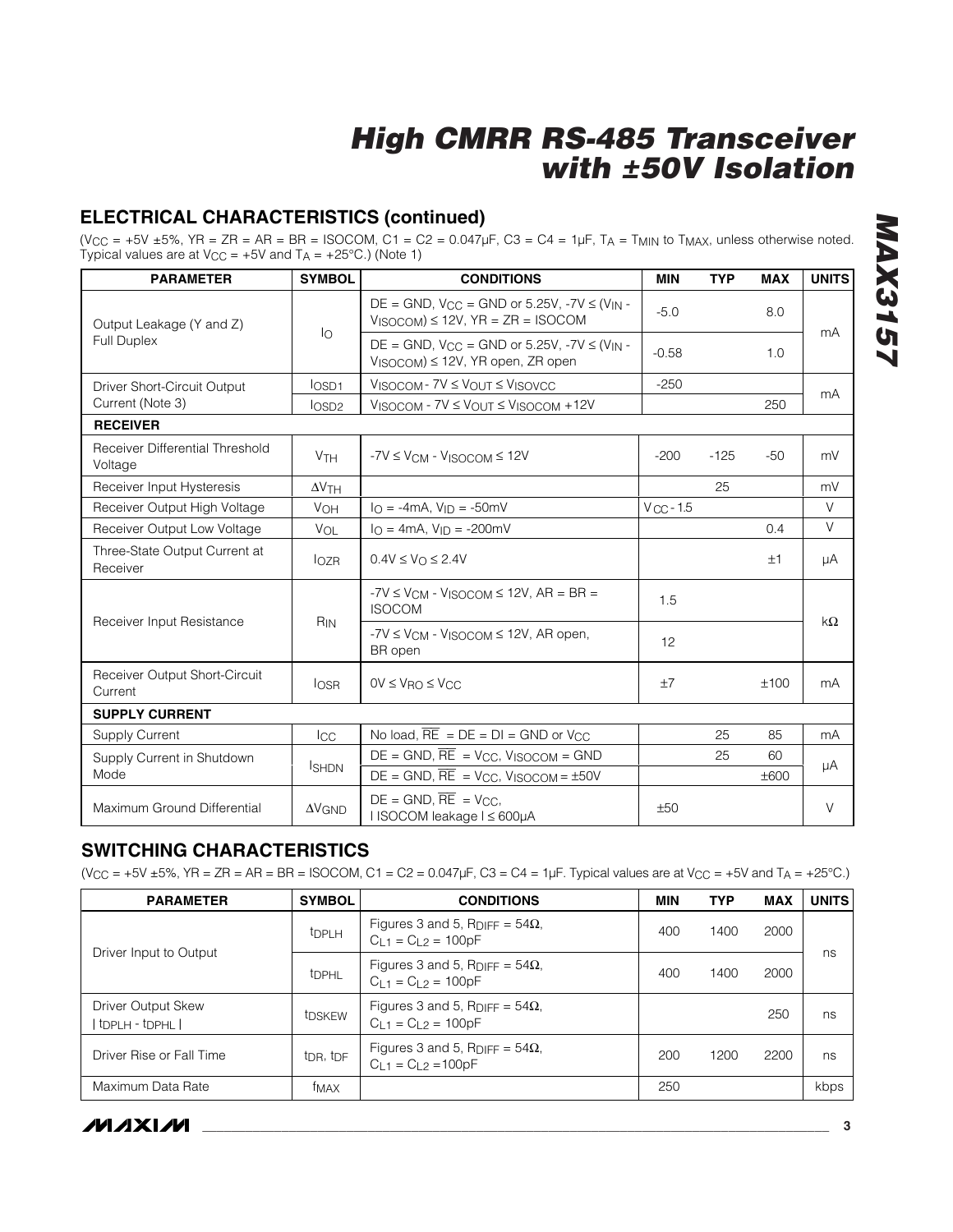# **SWITCHING CHARACTERISTICS (continued)**

 $(V_{CC} = +5V \pm 5\%$ , YR = ZR = AR = BR = ISOCOM, C1 = C2 = 0.047µF, C3 = C4 = 1µF. Typical values are at  $V_{CC} = +5V$  and T<sub>A</sub> = +25°C.)

| <b>PARAMETER</b>                                                          | <b>SYMBOL</b>                        | <b>CONDITIONS</b>                           | <b>MIN</b> | <b>TYP</b> | <b>MAX</b> | <b>UNITS</b> |
|---------------------------------------------------------------------------|--------------------------------------|---------------------------------------------|------------|------------|------------|--------------|
| Driver Enable to Output High                                              | t <sub>DZH</sub>                     | Figures 4 and 6, $C_{L}$ = 100pF, S2 closed |            |            | 3500       | ns           |
| Driver Enable to Output Low                                               | t <sub>DZL</sub>                     | Figures 4 and 6, $C_{L}$ = 100pF, S1 closed |            |            | 3500       | ns           |
| Driver Disable Time from Low                                              | $t_{\text{DL}}$                      | Figures 4 and 6, $C_1 = 15pF$ , S1 closed   |            |            | 300        | ns           |
| Driver Disable Time from High                                             | <b>t</b> DHZ                         | Figures 4 and 6, $C_{L}$ = 15pF, S2 closed  |            |            | 300        | ns           |
| Receiver Input to Output                                                  | t <sub>RPLH</sub> ,<br><b>t</b> RPHL | Figures 7 and 9; $ V_{ID}  \ge 2.0V$        |            | 440        | 600        | ns           |
| Differential Receiver Skew<br>$ $ <sub>tRPLH</sub> - $ $ <sub>tRPHL</sub> | t <sub>R</sub> SKEW                  | Figures 7 and 9; $ V_{ID}  \ge 2.0V$        |            | 20         |            | ns           |
| Receiver Enable to Output Low                                             | t <sub>RZL</sub>                     | Figures 2 and 8, $C_L = 100pF$ , S1 closed  |            | 20         | 50         | ns           |
| Receiver Enable to Output High                                            | t <sub>RZH</sub>                     | Figures 2 and 8, $C_{L}$ = 100pF, S2 closed |            | 20         | 50         | ns           |
| Receiver Disable Time from Low                                            | trz                                  | Figures 2 and 8, $C_L$ = 100pF, S1 closed   |            | 200        | 500        | ns           |
| Receiver Disable Time from High                                           | <b>t</b> RHZ                         | Figures 2 and 8, $C_{L}$ = 100pF, S2 closed |            | 200        | 500        | ns           |
| Time to Shutdown                                                          | tshon                                | (Note 4)                                    | 50         | 200        | 700        | ns           |
| Driver Enable from Shutdown to<br>Output High                             | t <sub>DZH</sub><br>(SHDN)           | Figures 4 and 6, $C_{L}$ = 15pF, S2 closed  |            | 0.2        | 1          | ms           |
| Driver Enable from Shutdown to<br>Output Low                              | t <sub>DZL</sub><br>(SHDN)           | Figures 4 and 6, $C_{L}$ = 15pF, S1 closed  |            | 0.2        | 1          | ms           |
| Receiver Enable from Shutdown<br>to Output High                           | t <sub>RZH</sub><br>(SHDN)           | Figures 2 and 8, $C_1 = 100pF$ , S2 closed  |            | 0.2        | 1          | ms           |
| Receiver Enable from Shutdown<br>to Output Low                            | trz<br>(SHDN)                        | Figures 2 and 8, $C_{L}$ = 100pF, S1 closed |            | 0.2        | 1          | ms           |
| Charge-Pump Oscillating<br>Frequency                                      | fosc                                 |                                             |            | 1.3        |            | <b>MHz</b>   |

**Note 1:** All currents into the device are positive; all currents out of the device are negative. All voltages are referred to device ground unless otherwise noted.

Note 2: ∆V<sub>OD</sub> and ∆V<sub>OC</sub> are the changes in V<sub>OD</sub> and V<sub>OC</sub>, respectively, when the DI input changes state.

**4 \_\_\_\_\_\_\_\_\_\_\_\_\_\_\_\_\_\_\_\_\_\_\_\_\_\_\_\_\_\_\_\_\_\_\_\_\_\_\_\_\_\_\_\_\_\_\_\_\_\_\_\_\_\_\_\_\_\_\_\_\_\_\_\_\_\_\_\_\_\_\_\_\_\_\_\_\_\_\_\_\_\_\_\_\_\_\_**

**Note 3:** Current level applies to peak current just prior to foldback-current limiting.

**Note 4:** The device is put into shutdown by bringing RE high and DE low. If the enable inputs are in this state for less than 50ns, the device is guaranteed not to enter shutdown. If the enable inputs are in this state for at least 700ns, the device is guaranteed to have entered shutdown.

*MAX3157*

**MAX3157**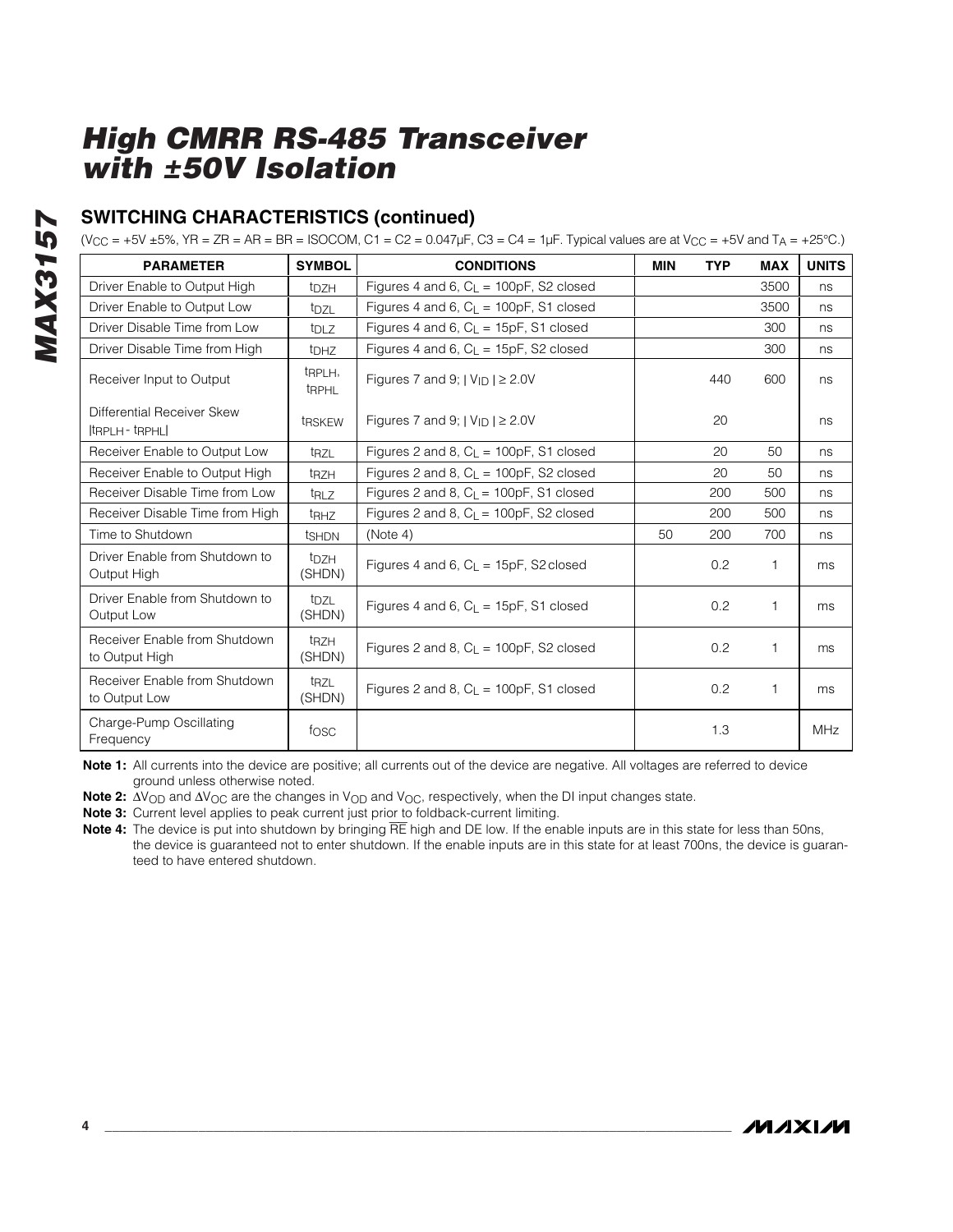## *Typical Operating Characteristics*

 $(V_{CC} = +5V, YR = ZR = AR = BR = ISOCOM, C1 = C2 = 0.047 \mu F, C3 = 1 \mu F, C4 = 10nF, T_A = +25°C, unless otherwise noted.)$ 



*MAX3157* **AX3157**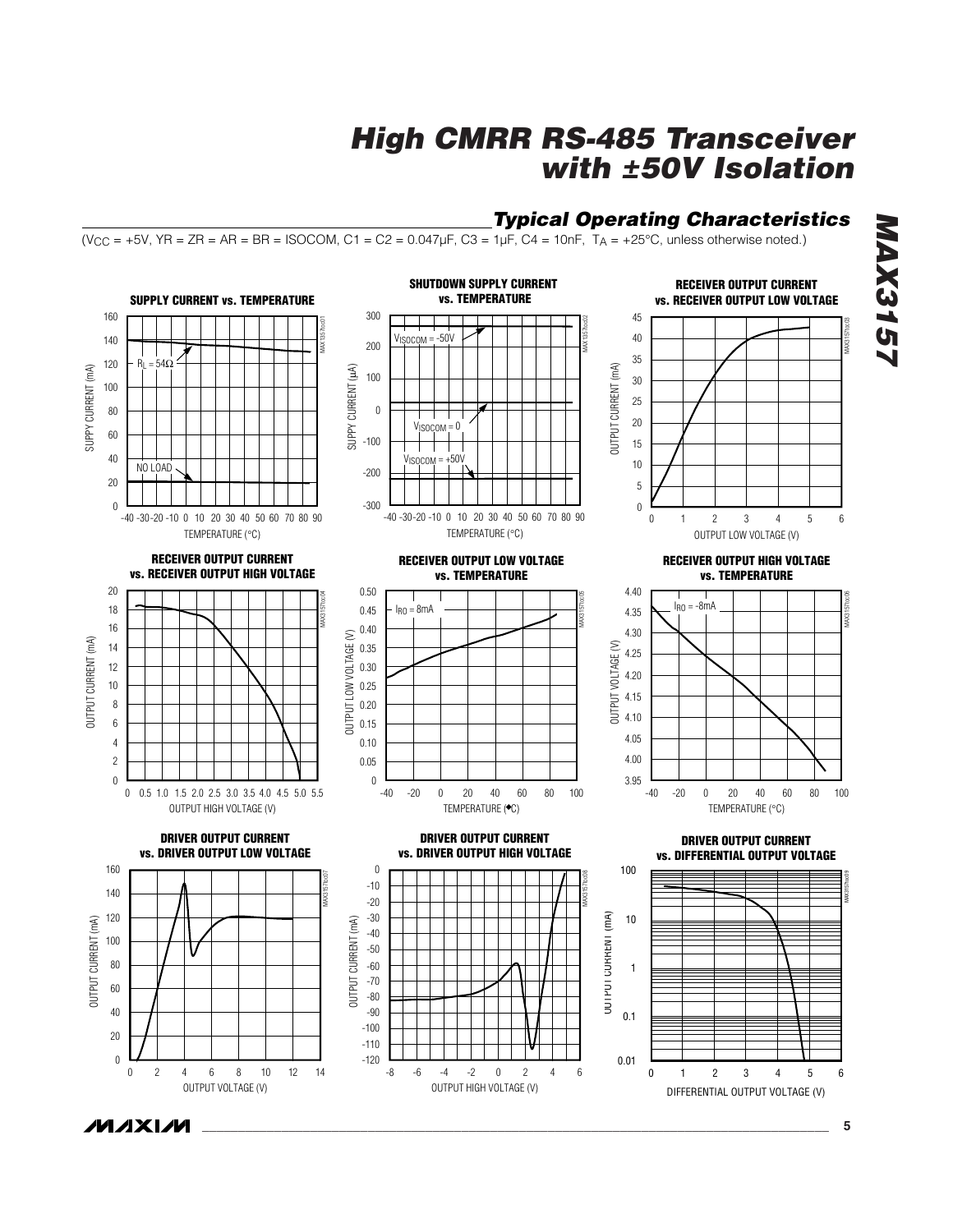

## *Typical Operating Characteristics (continued)*

 $(V_{CC} = +5V, YR = ZR = AR = BR = ISOCOM, C1 = C2 = 0.047 \mu F, C3 = 1 \mu F, C4 = 10 nF, T_A = +25°C, unless otherwise noted.)$ 



**MAXIM**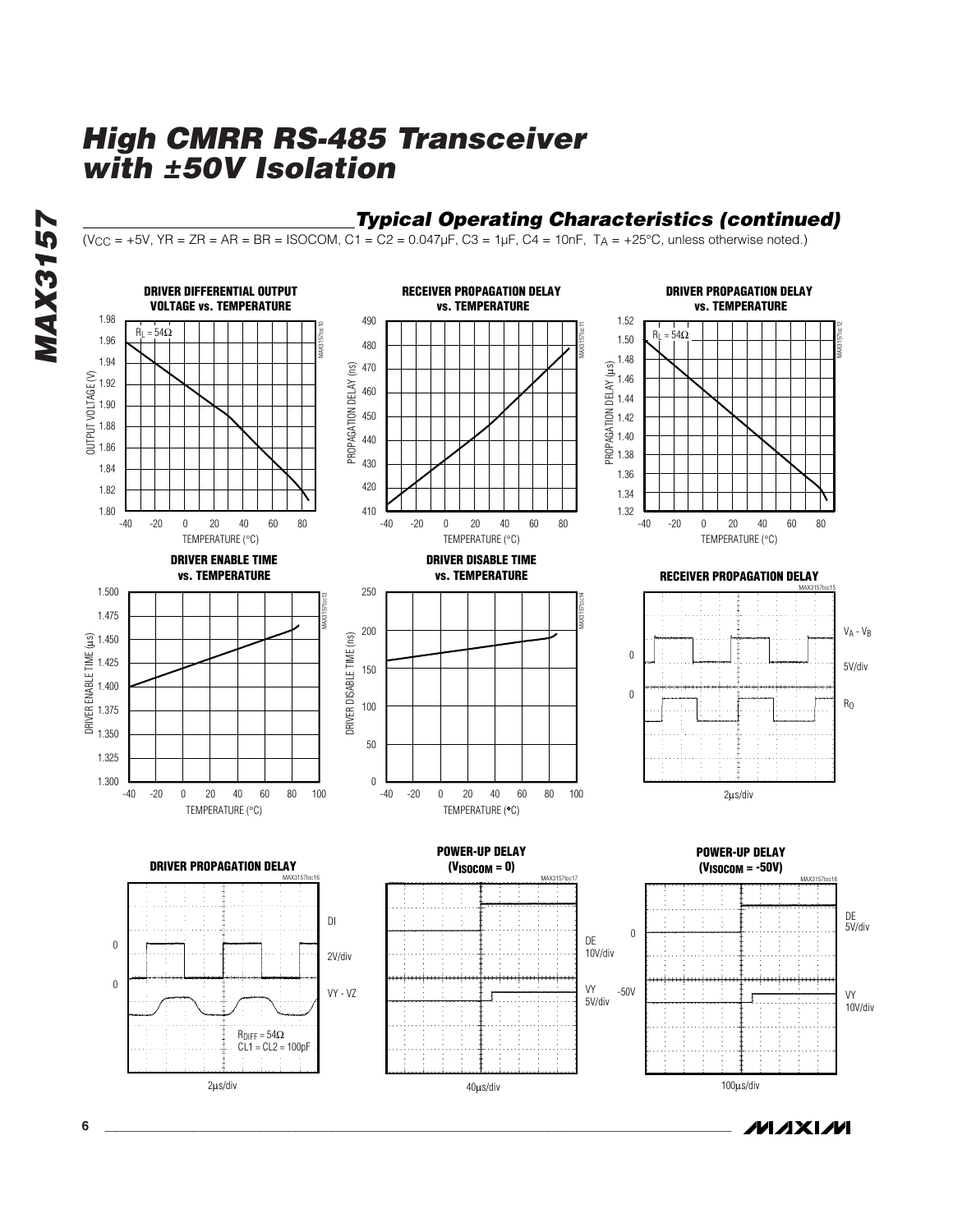# *Typical Operating Characteristics (continued)*

 $(V_{CC} = +5V, YR = ZR = AR = BR = ISOCOM, C1 = C2 = 0.047 \mu F, C3 = 1 \mu F, C4 = 10nF, T_A = +25°C, unless otherwise noted.)$ 





*Figure 1. Driver DC Test Load*



*Figure 2. Receiver Enable/Disable Timing Test Load Figure 4. Driver Enable/Disable Timing Test Load*

*Test Circuits and Timing Diagrams*



*Figure 3. Driver Timing Test Circuit*

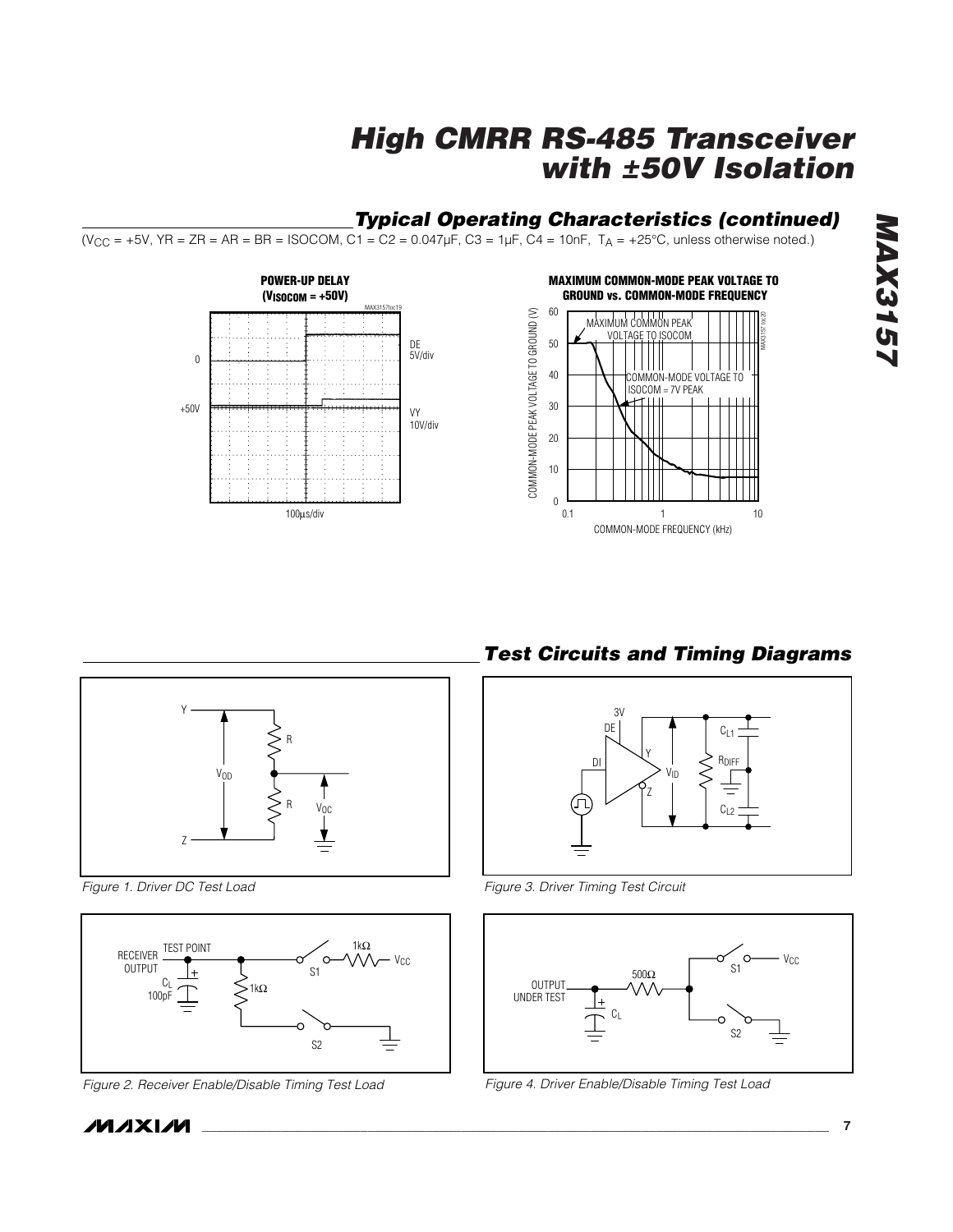*MAX3157* **MAX3157** 



*Figure 5. Driver Propagation Delays*



*Figure 6. Driver Enable and Disable Times* 



*Figure 7. Receiver Propagation Delays*

# *Test Circuits and Timing Diagrams (continued)*



*Figure 8. Receiver Enable and Disable Times* 



*Figure 9. Receiver Propagation Delay Test Circuit*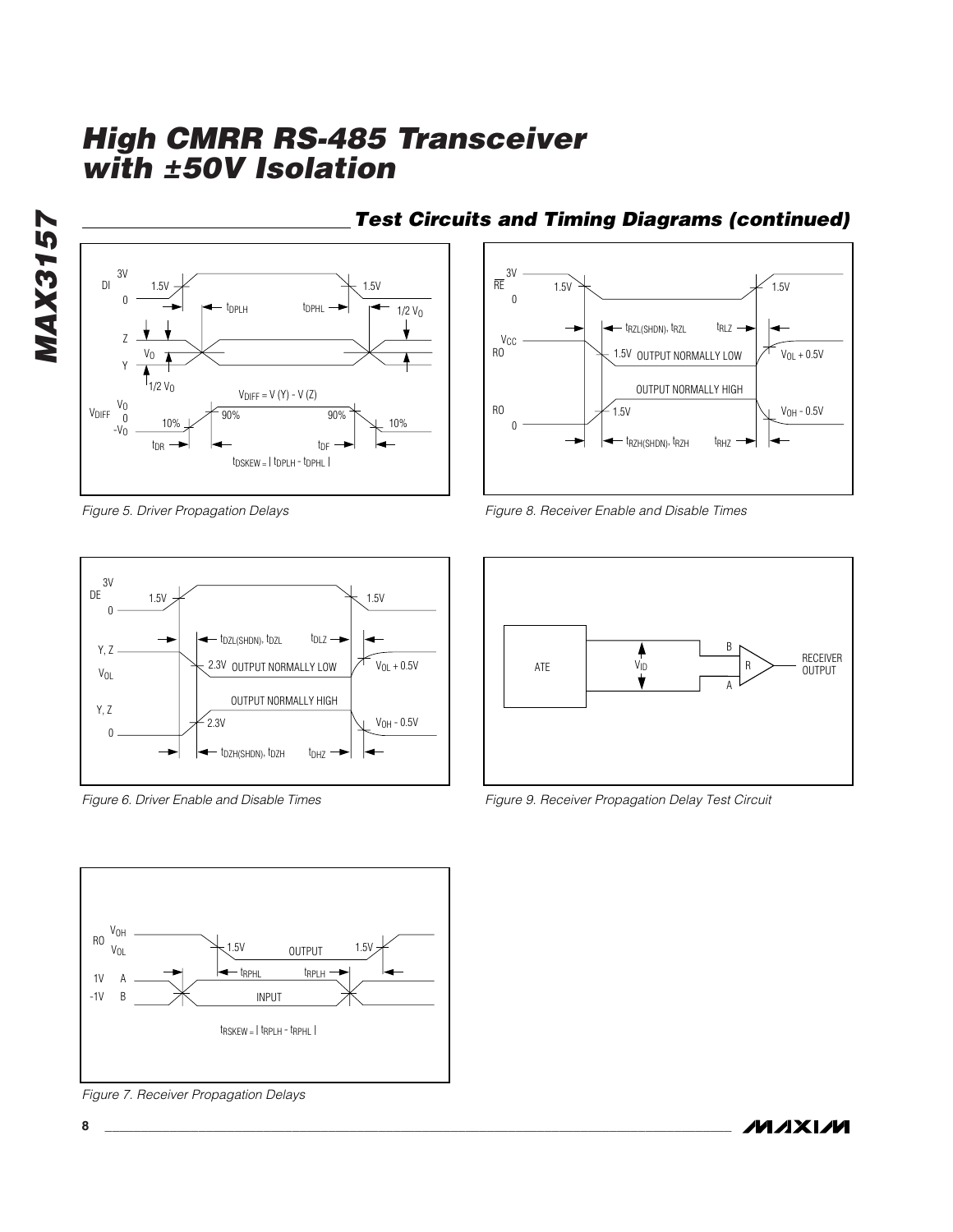# *Pin Description*

| <b>PIN</b>             |                         |                   |                                                                                                                                                        |  |  |
|------------------------|-------------------------|-------------------|--------------------------------------------------------------------------------------------------------------------------------------------------------|--|--|
| <b>SSOP</b>            | <b>PDIP</b>             | <b>NAME</b>       | <b>FUNCTION</b>                                                                                                                                        |  |  |
| $\mathbf{1}$           | $\overline{c}$          | RO.               | Receiver Output. When $\overline{RE}$ is low and A - B > -50mV, RO will be high; if A - B $\leq$ -200mV,<br>RO will be low.                            |  |  |
| $\overline{2}$         | 3                       | <b>RE</b>         | Receiver Output Enable. Drive RE low to enable RO.                                                                                                     |  |  |
| 3                      | 4                       | DE                | Driver Output Enable. Drive DE high to enable driver outputs.                                                                                          |  |  |
| 4                      | 5                       | DI                | Driver Input. With DE high, a low on DI forces the noninverting output low and the inverting<br>output high; with DI high, outputs reverse.            |  |  |
| 5                      | 6                       | C <sub>1</sub> LO | Connect to the negative terminal of C1 (0.047µF, 50V).                                                                                                 |  |  |
| 6, 7,<br>12, 22,<br>23 | 1, 12,<br>14, 15,<br>28 | N.C.              | No Connection                                                                                                                                          |  |  |
| 8                      | $\overline{7}$          | C <sub>1</sub> HI | Connect to the positive terminal of C1 (0.047µF, 50V).                                                                                                 |  |  |
| 9                      | 8                       | <b>ISOVCC</b>     | Internally generated power-supply voltage, referenced to the cable ground (ISOCOM).<br>Connect a 1µF capacitor to ISOCOM.                              |  |  |
| 10                     | 9                       | H/F               | Half/Full-Duplex Selector Pin. Leave open, or connect to ISOCOM to select Full Duplex, or<br>connect to ISOVCC to select Half Duplex.                  |  |  |
| 11                     | 10                      | ΖR                | Connect to ISOCOM for a 1.5k $\Omega$ input impedance on Z. Leave open for a 12k $\Omega$ input<br>impedance on Z.                                     |  |  |
| 13                     | 11                      | <b>YR</b>         | Connect to ISOCOM for a 1.5k $\Omega$ input impedance on Y. Leave open for a 12k $\Omega$ input<br>impedance on Y.                                     |  |  |
| 14                     | 13                      | <b>ISOCOM</b>     | Cable Ground                                                                                                                                           |  |  |
| 15                     | 16                      | Ζ                 | Inverting Driver Output (and Inverting Receiver Input in Half-Duplex Mode)                                                                             |  |  |
| 16                     | 17                      | Y                 | Noninverting Driver Output (and Noninverting Receiver Input in Half-Duplex Mode)                                                                       |  |  |
| 17                     | 18                      | B                 | Inverting Receiver Input in Full-Duplex Mode                                                                                                           |  |  |
| 18                     | 19                      | Α                 | Noninverting Receiver Input in Full-Duplex Mode                                                                                                        |  |  |
| 19                     | 20                      | <b>BR</b>         | Connect to ISOCOM for a 1.5k $\Omega$ input impedance on B. Leave open for a 12k $\Omega$ input<br>impedance on B.                                     |  |  |
| 20                     | 21                      | AR                | Connect to ISOCOM for a 1.5k $\Omega$ input impedance on A. Leave open for a 12k $\Omega$ input<br>impedance on A.                                     |  |  |
| 21                     | 22                      | C <sub>2</sub> HI | Connect to the positive terminal of C2 (0.047µF, 50V).                                                                                                 |  |  |
| 24                     | 23                      | C <sub>2</sub> LO | Connect to the negative terminal of C2 (0.047µF, 50V).                                                                                                 |  |  |
| 25                     | 24                      | <b>GND</b>        | Ground                                                                                                                                                 |  |  |
| 26                     | 25                      | <b>TXP</b>        | Transmitter Phase. Leave open, or connect to GND for normal transmitter polarity, or connect<br>to V <sub>CC</sub> to invert the transmitter polarity. |  |  |
| 27                     | 26                      | <b>RXP</b>        | Receiver Phase. Leave open, or connect to GND for normal receiver polarity, or connect to<br>V <sub>CC</sub> to invert the receiver polarity.          |  |  |
| 28                     | 27                      | Vcc               | +4.75V to +5.25V Positive Supply. Connect a 0.1µF capacitor to GND.                                                                                    |  |  |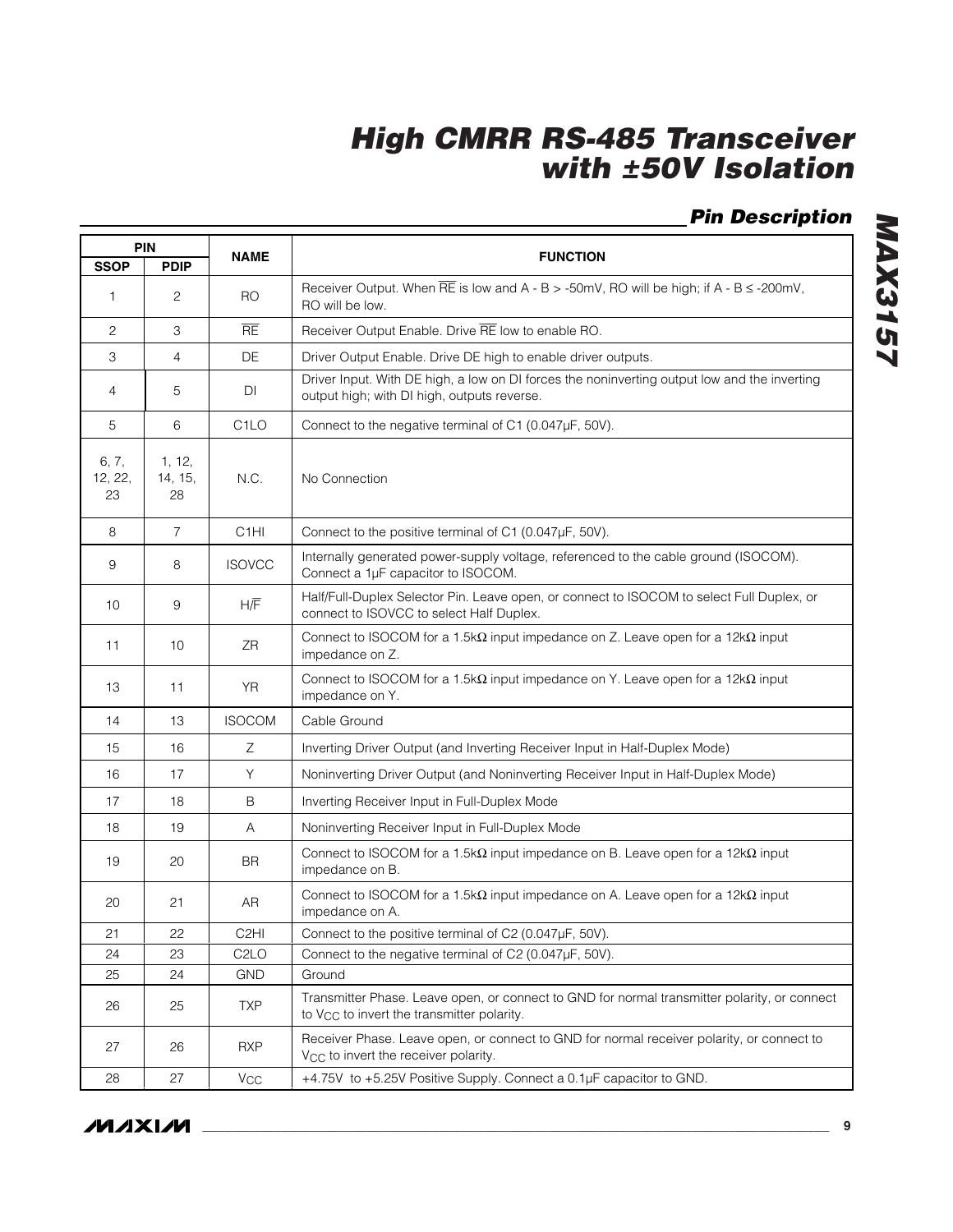## *Detailed Description*

The MAX3157 is a high CMRR RS-485/RS-422 datacommunications interface providing ±50V isolation in a hybrid microcircuit. A single +5V supply on the logic side powers both sides of the interface, with external ±50V capacitors transferring power from the logic side to the isolated side (see *Block Diagram*). The MAX3157 typically draws 25mA of supply current when unloaded or when fully loaded with the driver disabled. Supply current drops to 25µA when the device is placed in shutdown mode (see *Low-Power Shutdown Mode*). The MAX3157 transceiver for RS-485/RS-422 communication contains one driver and one receiver.

This device features fail-safe circuitry, which guarantees a logic-high receiver output when the receiver inputs are open or shorted, or when they are connected to a terminated transmission line with all drivers disabled (see *Fail-Safe*). The MAX3157 is selectable between half- and full-duplex communication by connecting a selector pin to ISOVCC or ISOCOM, respectively. Drivers are output short-circuit current limited. Thermal shutdown circuitry protects drivers against excessive power dissipation. When activated, the thermal shutdown circuitry places the driver outputs into a high-impedance state. The device also features independently programmable receiver and transmitter output phase via separate pins. The MAX3157 is a low-cost replacement for opto-isolated transceivers.

*Fail-Safe* The MAX3157 **guarantees** a logic-high receiver output when the receiver inputs are shorted or open, or when they are connected to a terminated transmission line with all drivers disabled. The receiver threshold is fixed between -50mV and -200mV. If the differential receiver input voltage (A - B) is greater than or equal to -50mV, RO is logic high. If A - B is less than or equal to -200mV, RO is logic low. In the case of a terminated bus with all transmitters disabled, the receiver's differential input voltage is pulled to 0V by the termination. With the receiver thresholds of the MAX3157, this results in a logic high with a 50mV minimum noise margin. Unlike competitor's fail-safe devices, the -50mV to -200mV threshold complies with the ±200mV EIA/TIA-485 standard.

### *MAX3157 Programming*

The MAX3157 has several programmable operating modes. Occasionally, twisted-pair lines are reversed. The MAX3157 has two pins that invert the phase of the driver and the receiver to correct for this problem. For normal operation, drive TXP and RXP low, connect them to ground, or leave them unconnected (internal pulldown). To invert the driver phase, drive TXP high or

connect it to  $V_{CC}$ . To invert the receiver phase, drive RXP high or connect it to V<sub>CC</sub>. Note that the receiver threshold is positive when RXP is high.

The MAX3157 can operate in full- or half-duplex mode. Connect H/F to ISOCOM for full-duplex mode, and connect it to ISOVCC for half-duplex operation. In halfduplex mode, the receiver inputs are switched to the driver outputs, connecting outputs Y and Z to inputs A and B, respectively. In half-duplex mode, the internal full-duplex receiver input resistors are still connected to pins A and B.

### *Low-Power Shutdown Mode*

The low-power shutdown mode is initiated by bringing both RE high and DE low. In shutdown, this device typically draws only 25µA of supply current, and no power is transferred across the isolation capacitors in this mode. RE and DE may be driven simultaneously; the parts are guaranteed not to enter shutdown if RE is high and DE is low for less than 50ns. If the inputs are in this state for at least 700ns, the parts are guaranteed to enter shutdown. Enable times t\_ZH and t\_ZL in the *Switching Characteristics* table assume the part was not in a low-power shutdown state. Enable times t\_ZH(SHDN) and t\_ZL(SHDN) assume the parts were shut down. It takes drivers and receivers longer to become enabled from low-power shutdown mode t\_ZH(SHDN), t\_ZL(SHDN) than from driver/receiver-disable mode (t\_ZH, t\_ZL).

### *Driver Output Protection*

Two mechanisms prevent excessive output current and power dissipation caused by faults or by bus contention. The first, a foldback current limit on the output stage, provides immediate protection against short circuits over the whole common-mode voltage range (see *Typical Operating Characteristics*). The second, a thermal shutdown circuit, forces the driver outputs into a high-impedance state if the die temperature becomes excessive—typically around +150°C.

## *Applications Information*

### *Capacitor and Grounding Resistor Selection*

The value for the charge-pump capacitors C1 and C2 should be between 47nF and 100nF. Smaller values will result in insufficient supply voltage on the isolated side. Larger values are allowed but will not result in better charge-pump capacity. The values for C1 and C2, as well as that of C4, determine the maximum frequency and amplitude of the voltage difference (under operating conditions) between the local and isolated ground. Besides the capacitor values, this maximum frequency

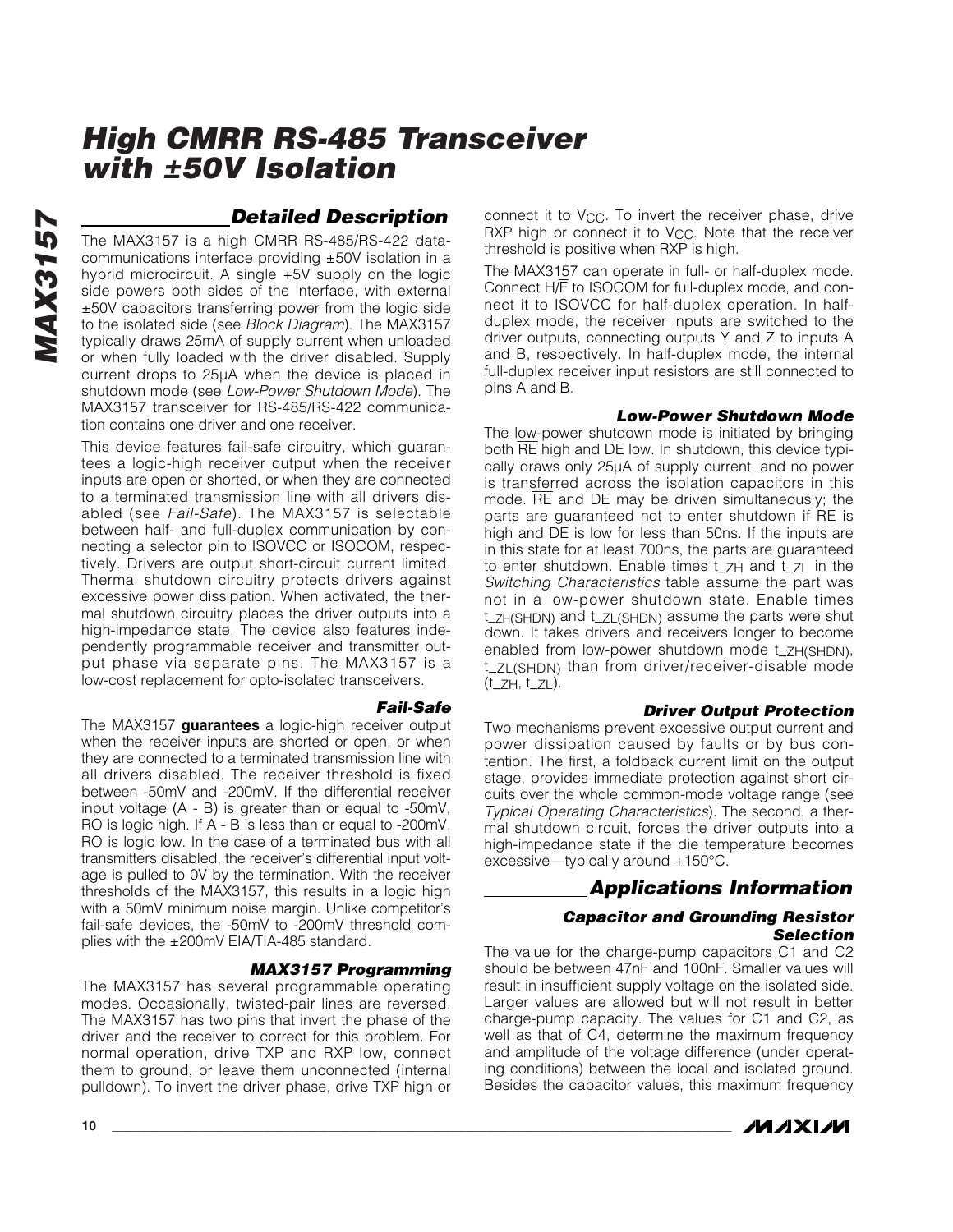## *Block Diagram*

*MAX3157*

MAX3157



and amplitude are also determined by the resistance between the remote ground and the ISOCOM pin. The receiver input resistors will cause the isolated common voltage to go to the mean voltage of the receiver inputs, which will be a direct function of the remote ground potential. The receiver input resistance and the capacitors C1, C2, and C4 set up a time constant that limits how fast the ISOCOM pin can follow variations in the remote ground voltage. Connecting YR and ZR in halfduplex operation, or AR and BR in full-duplex operation, to ISOCOM results in a relatively low input impedance of the MAX3157 receiver inputs (2kΩ). This allows for a 60Hz sine wave with a 50V maximum amplitude (see *Typical Operating Characteristics*). If YR, ZR, AR, and BR are left open, the receiver input impedance is 12k $\Omega$ allowing up to 32 transceivers on the bus. To guarantee the same low time constant under those conditions, use a shielded cable with a 1k $\Omega$  resistor connected between the shield and ISOCOM. Using a lower value for this resistor is not recommended because this could trigger

**MAXM** 

a holding current in the internal ESD protection device if the ±75V isolation limit is exceeded.

A single point hard-ground connection for the shield is recommended.

#### *Communication Between Two MAX3157s*

If two MAX3157 devices are used to communicate with each other, one of the devices must have ISOCOM connected to local ground. Failure to do so will result in floating ISOCOM pins, with both devices trying to adapt to the isolated ground of the other.

## *Chip Information*

TRANSISTOR COUNT: 1309

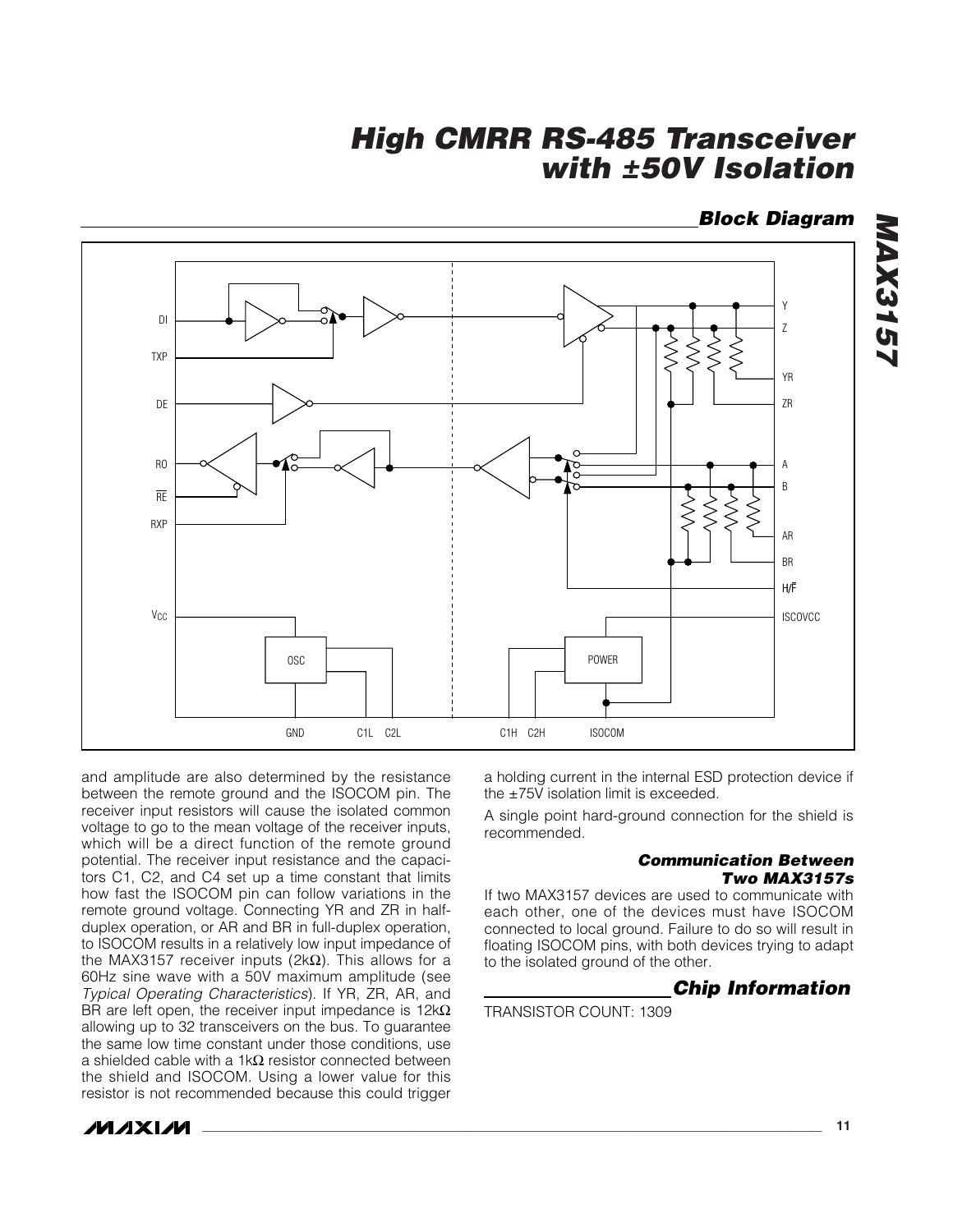

*Pin Configurations*